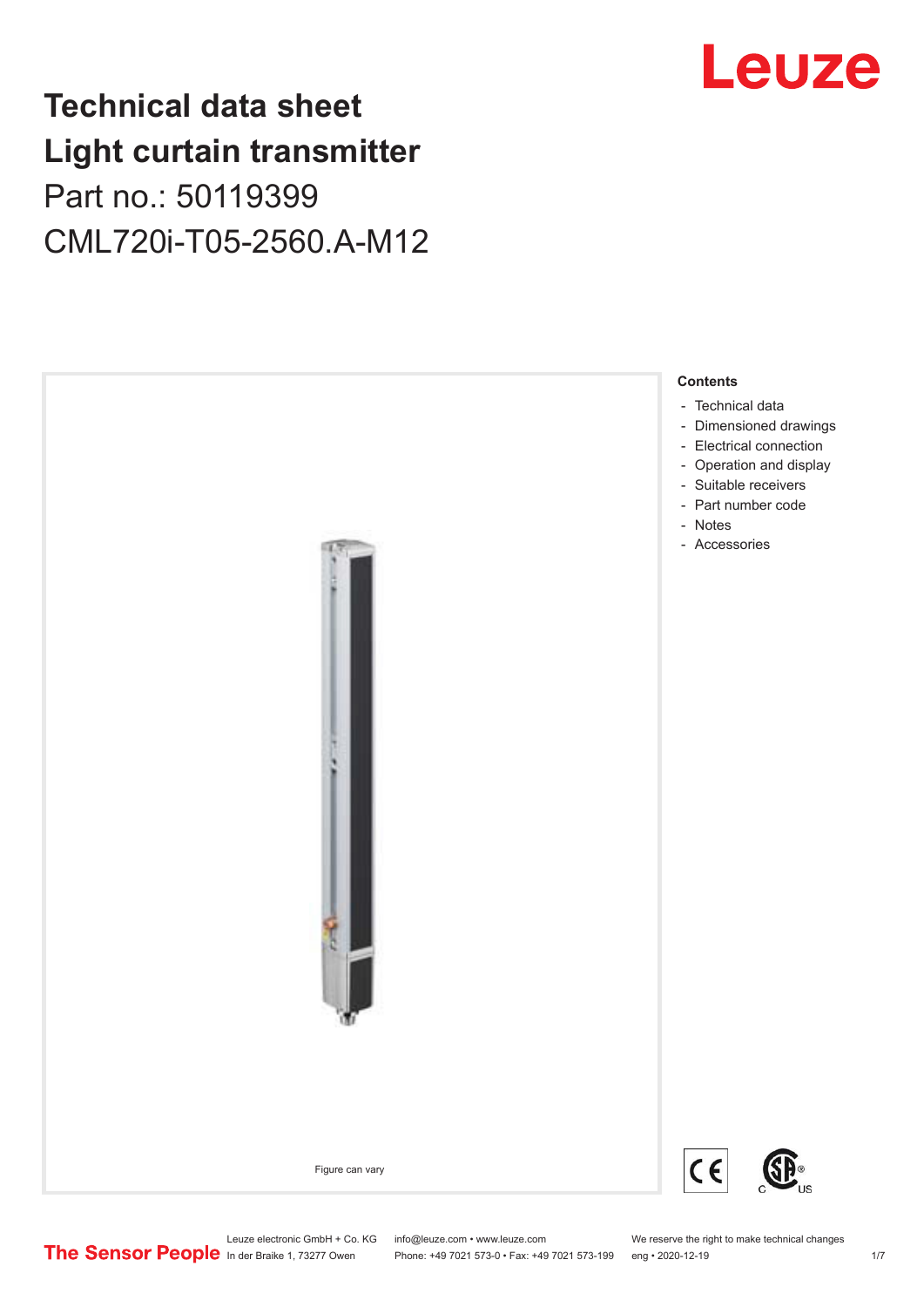## <span id="page-1-0"></span>**Technical data**

## Leuze

#### **Basic data**

| <b>Series</b>                   | 720                                                                                                         |  |
|---------------------------------|-------------------------------------------------------------------------------------------------------------|--|
| <b>Operating principle</b>      | Throughbeam principle                                                                                       |  |
| Device type                     | Transmitter                                                                                                 |  |
| <b>Contains</b>                 | 2x BT-NC sliding block                                                                                      |  |
| Application                     | Object measurement                                                                                          |  |
|                                 |                                                                                                             |  |
| <b>Special version</b>          |                                                                                                             |  |
| <b>Special version</b>          | Crossed-beam scanning                                                                                       |  |
|                                 | Diagonal-beam scanning                                                                                      |  |
|                                 | Parallel-beam scanning                                                                                      |  |
|                                 |                                                                                                             |  |
| <b>Optical data</b>             |                                                                                                             |  |
| <b>Operating range</b>          | Guaranteed operating range                                                                                  |  |
| <b>Operating range</b>          | 0.13.5m                                                                                                     |  |
| <b>Operating range limit</b>    | Typical operating range                                                                                     |  |
| <b>Operating range limit</b>    | 0.14.5m                                                                                                     |  |
| <b>Measurement field length</b> | 2,560 mm                                                                                                    |  |
| <b>Number of beams</b>          | 512 Piece(s)                                                                                                |  |
| Beam spacing                    | 5 <sub>mm</sub>                                                                                             |  |
| <b>Light source</b>             | LED, Infrared                                                                                               |  |
| <b>LED light wavelength</b>     | 940 nm                                                                                                      |  |
| <b>Measurement data</b>         |                                                                                                             |  |
| Minimum object diameter         | $10 \text{ mm}$                                                                                             |  |
|                                 |                                                                                                             |  |
| Electrical data                 |                                                                                                             |  |
| <b>Protective circuit</b>       | Polarity reversal protection                                                                                |  |
|                                 | Short circuit protected                                                                                     |  |
|                                 | <b>Transient protection</b>                                                                                 |  |
|                                 |                                                                                                             |  |
| Performance data                |                                                                                                             |  |
| Supply voltage U <sub>B</sub>   | 18  30 V, DC                                                                                                |  |
| <b>Residual ripple</b>          | 0  15 %, From $U_{\rm B}$                                                                                   |  |
| <b>Open-circuit current</b>     | 0  435 mA, The specified values refer<br>to the entire package consisting of trans-<br>mitter and receiver. |  |
| Timina                          |                                                                                                             |  |
|                                 |                                                                                                             |  |

#### **Housing color** Silver **Type of fastening** Groove mounting Via optional mounting device **Operation and display Type of display** LED **Number of LEDs** 1 Piece(s) **Environmental data** Ambient temperature, operation -30 ... 60 °C Ambient temperature, storage  $-40$  ... 70 °C **Certifications Degree of protection** IP 65 **Protection class** III **Certifications** c CSA US **Standards applied** IEC 60947-5-2 **Classification Customs tariff number** 90314990 **eCl@ss 5.1.4** 27270910 **eCl@ss 8.0** 27270910 **eCl@ss 9.0** 27270910 **eCl@ss 10.0** 27270910

| 27270910 |
|----------|
| 27270910 |
| 27270910 |
| 27270910 |
| EC002549 |
| EC002549 |
| EC002549 |
|          |

#### **Timing**

| <b>Readiness delay</b> | 450 ms             |
|------------------------|--------------------|
| Cycle time             | $15.76 \text{ ms}$ |

#### **Connection**

| <b>Number of connections</b> | 1 Piece(s)             |
|------------------------------|------------------------|
| Plug outlet                  | Axial                  |
| <b>Connection 1</b>          |                        |
| <b>Function</b>              | Connection to receiver |
|                              | Sync-input             |
|                              | Voltage supply         |
| <b>Type of connection</b>    | Connector              |
| <b>Thread size</b>           | M <sub>12</sub>        |
| <b>Type</b>                  | Male                   |
| <b>Material</b>              | Metal                  |
| No. of pins                  | $5 - pin$              |
| Encoding                     | A-coded                |
|                              |                        |

#### **Mechanical data**

**Design Cubic** 

**Housing material** Metal **Metal housing Aluminum Lens cover material** Plastic **Net weight** 2,550 g

**Dimension (W x H x L)** 29 mm x 35.4 mm x 2,635 mm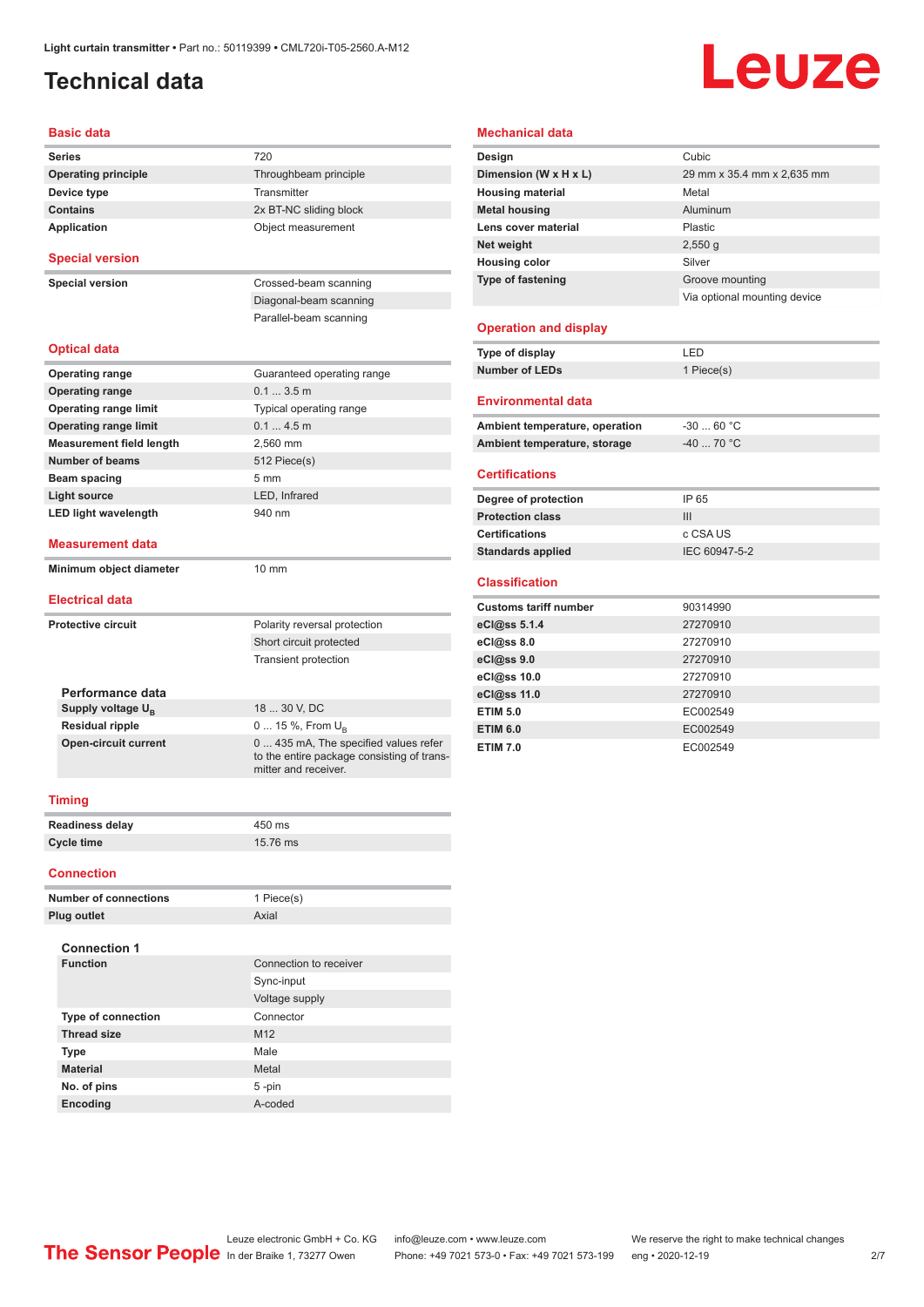### <span id="page-2-0"></span>**Dimensioned drawings**

All dimensions in millimeters



#### A Beam spacing 5 mm

- B Measurement field length 2560 mm
- F M6 thread
- G Fastening groove
- 
- T Transmitter
- R Receiver
- Y 2.5 mm



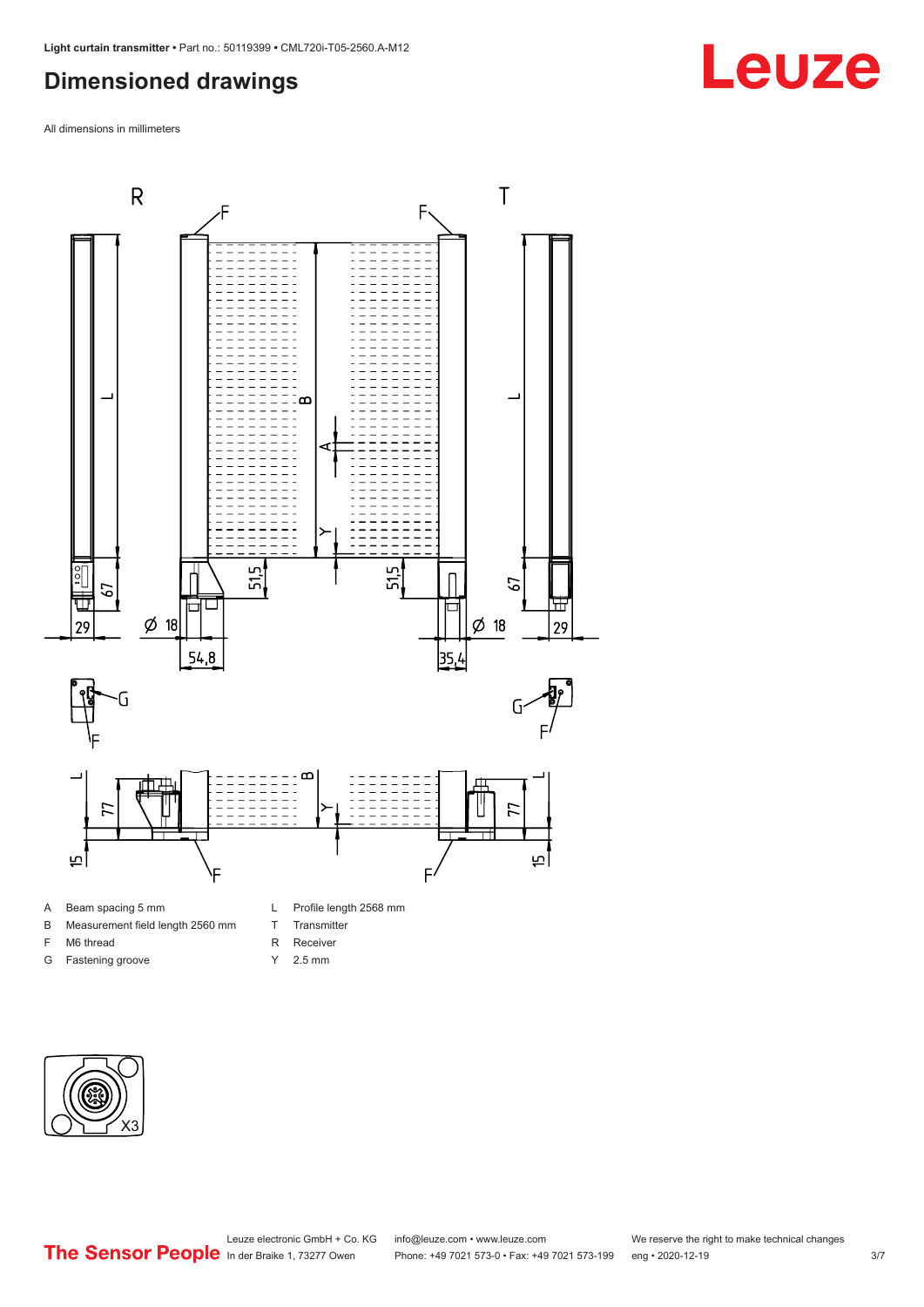### <span id="page-3-0"></span>**Electrical connection**

# Leuze

2

4

1

5

 $\alpha$ 

#### **Connection 1**

| <b>Function</b>    | Connection to receiver |
|--------------------|------------------------|
|                    | Sync-input             |
|                    | Voltage supply         |
| Type of connection | Connector              |
| <b>Thread size</b> | M12                    |
| <b>Type</b>        | Male                   |
| <b>Material</b>    | Metal                  |
| No. of pins        | $5 - pin$              |
| Encoding           | A-coded                |

#### **Pin Pin assignment**

|                | <b>FE/SHIELD</b> |  |
|----------------|------------------|--|
| $\overline{2}$ | $V +$            |  |
| 3              | <b>GND</b>       |  |
| $\overline{4}$ | RS 485 Tx+       |  |
| 5              | RS 485 Tx-       |  |

## **Operation and display**

| <b>LED</b> | Display                                      | <b>Meaning</b>                                           |
|------------|----------------------------------------------|----------------------------------------------------------|
|            | Green, continuous light                      | Continuous mode                                          |
|            | Off                                          | No communication with the receiver / waiting for trigger |
|            | green, flashing in sync with the measurement | Measurement frequency display                            |

#### **Suitable receivers**

| Part no. | <b>Designation</b>            | <b>Article</b>         | <b>Description</b>                                                                                                       |
|----------|-------------------------------|------------------------|--------------------------------------------------------------------------------------------------------------------------|
| 50119637 | CML720i-R05-<br>2560.A/CN-M12 | Light curtain receiver | Operating range: 0.1  3.5 m<br>Interface: CANopen<br>Connection: Connector, M12, Axial, 8 -pin                           |
| 50119827 | CML720i-R05-<br>2560.A/CV-M12 | Light curtain receiver | Operating range: 0.1  3.5 m<br>Analog outputs: 2 Piece(s), Voltage, Current<br>Connection: Connector, M12, Axial, 8 -pin |
| 50123471 | CML720i-R05-<br>2560.A/D3-M12 | Light curtain receiver | Operating range: 0.1  3.5 m<br>Interface: RS 485 Modbus<br>Connection: Connector, M12, Axial, 8 -pin                     |
| 50119746 | CML720i-R05-<br>2560.A/L-M12  | Light curtain receiver | Operating range: 0.1  3.5 m<br>Interface: IO-Link<br>Connection: Connector, M12, Axial, 8 -pin                           |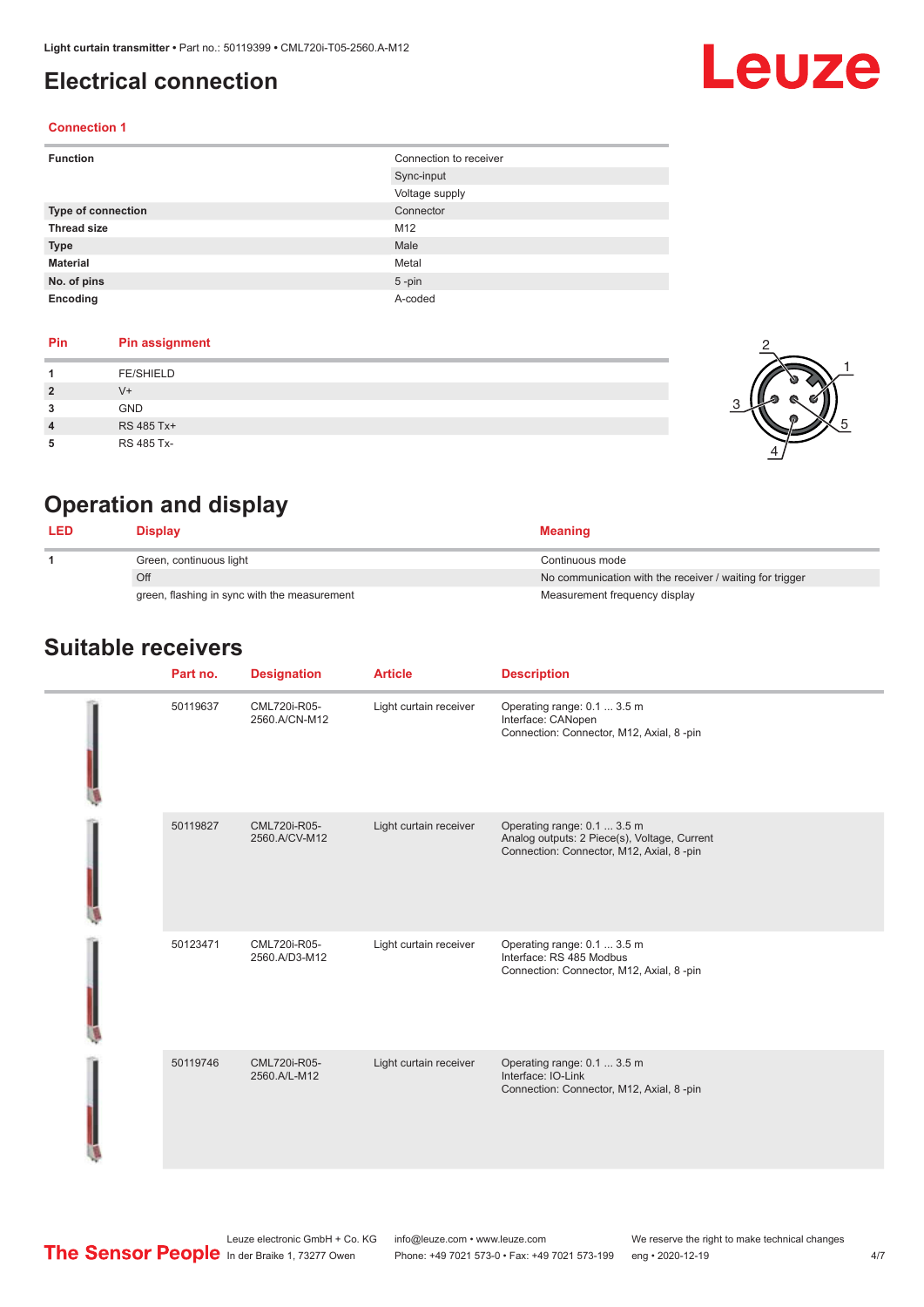#### <span id="page-4-0"></span>**Suitable receivers**

## Leuze

| Part no. | <b>Designation</b>            | <b>Article</b>         | <b>Description</b>                                                                                |
|----------|-------------------------------|------------------------|---------------------------------------------------------------------------------------------------|
| 50122919 | CML720i-R05-<br>2560.A/PB-M12 | Light curtain receiver | Operating range: 0.1  3.5 m<br>Interface: PROFIBUS DP<br>Connection: Connector, M12, Axial, 8-pin |
| 50131884 | CML720i-R05-<br>2560.A/PN-M12 | Light curtain receiver | Operating range: 0.1  3.5 m<br>Interface: PROFINET<br>Connection: Connector, M12, Axial, 8-pin    |

#### **Part number code**

Part designation: **CML7XXi-YZZ-AAAA.BCCCDDD-EEEFFF**

| <b>CML</b>  | <b>Operating principle</b><br>Measuring light curtain                                                                                     |
|-------------|-------------------------------------------------------------------------------------------------------------------------------------------|
| 7XXi        | <b>Series</b><br>720i: 720i series<br>730i: 730i series                                                                                   |
| Y           | Device type<br>T: transmitter<br>R: receiver                                                                                              |
| <b>ZZ</b>   | <b>Beam spacing</b><br>05:5 mm<br>10:10 mm<br>20:20 mm<br>40:40 mm                                                                        |
| <b>AAAA</b> | Measurement field length [mm], dependent on beam spacing                                                                                  |
| в           | Equipment<br>A: connector outlet, axial<br>R: rear connector outlet                                                                       |
| CCC         | Interface<br>L: IO-Link<br>/CN: CANopen<br>/PB: PROFIBUS<br>/PN: PROFINET<br>/CV: Analog current and voltage output<br>/D3: RS 485 Modbus |
| <b>DDD</b>  | <b>Special equipment</b><br>-PS: Power Setting                                                                                            |
| EEE         | <b>Electrical connection</b><br>M12: M12 connector                                                                                        |
| <b>FFF</b>  | -EX: Explosion protection                                                                                                                 |
|             |                                                                                                                                           |
|             | <b>Note</b>                                                                                                                               |
|             | $\&$ A list with all available device types can be found on the Leuze website at www.leuze.com.                                           |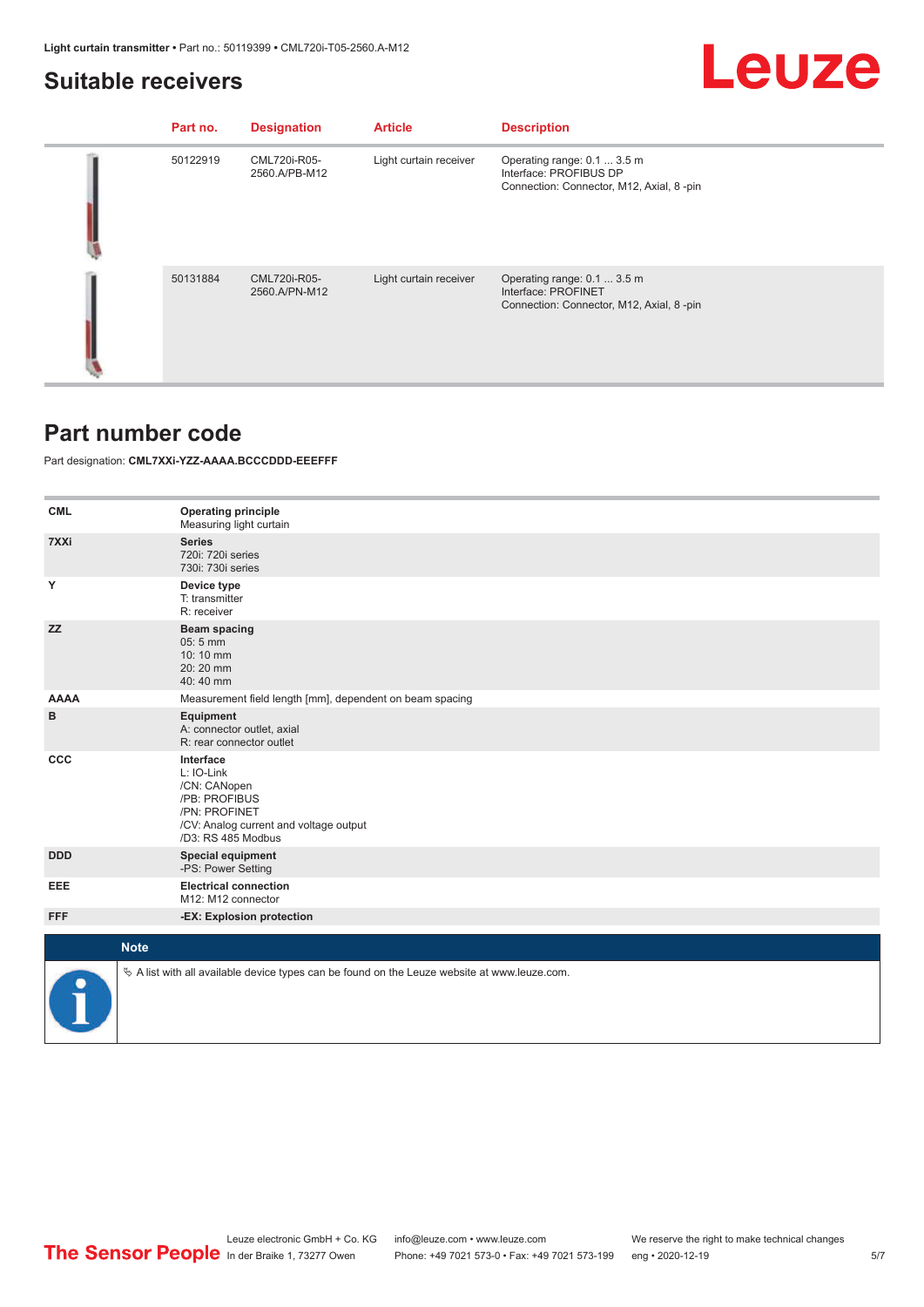#### <span id="page-5-0"></span>**Notes**



#### **Observe intended use!**

 $\%$  This product is not a safety sensor and is not intended as personnel protection.

 $\%$  The product may only be put into operation by competent persons.

 $\%$  Only use the product in accordance with its intended use.

| <b>For UL applications:</b>                                                                                                                                                     |
|---------------------------------------------------------------------------------------------------------------------------------------------------------------------------------|
| $\%$ For UL applications, use is only permitted in Class 2 circuits in accordance with the NEC (National Electric Code).                                                        |
| These proximity switches shall be used with UL Listed Cable assemblies rated 30V, 0.5A min, in the field installation, or equivalent (categories: CYJV/<br>CYJV7 or PVVA/PVVA7) |

#### **Accessories**

### Connection technology - Interconnection cables

|   |        | Part no. | <b>Designation</b>                     | <b>Article</b>        | <b>Description</b>                                                                                                                                                                                                                                    |
|---|--------|----------|----------------------------------------|-----------------------|-------------------------------------------------------------------------------------------------------------------------------------------------------------------------------------------------------------------------------------------------------|
| Ø | ⊙<br>œ | 50129781 | <b>KDS DN-M12-5A-</b><br>M12-5A-P3-050 | Interconnection cable | Suitable for interface: IO-Link, DeviceNet, CANopen<br>Connection 1: Connector, M12, Axial, Female, A-coded, 5-pin<br>Connection 2: Connector, M12, Axial, Male, A-coded, 5-pin<br>Shielded: Yes<br>Cable length: 5,000 mm<br>Sheathing material: PUR |

## Mounting technology - Mounting brackets

|               | Part no. | <b>Designation</b> | <b>Article</b>      | <b>Description</b>                                                                                                                                                                                                        |
|---------------|----------|--------------------|---------------------|---------------------------------------------------------------------------------------------------------------------------------------------------------------------------------------------------------------------------|
| <b>Altres</b> | 50142900 | BT 700M.5-2SET     | Mounting device set | Design of mounting device: Bracket mounting<br>Fastening, at system: Through-hole mounting, T slotted hole<br>Mounting bracket, at device: Screw type, Sliding block<br>Type of mounting device: Rigid<br>Material: Steel |

## Mounting technology - Swivel mounts

| Part no. | <b>Designation</b> | <b>Article</b>       | <b>Description</b>                                                                                                                                          |
|----------|--------------------|----------------------|-------------------------------------------------------------------------------------------------------------------------------------------------------------|
| 429046   | <b>BT-2R1</b>      | Mounting bracket set | Fastening, at system: Through-hole mounting<br>Mounting bracket, at device: Clampable<br>Type of mounting device: Turning, 360°<br>Material: Metal, Plastic |

Leuze